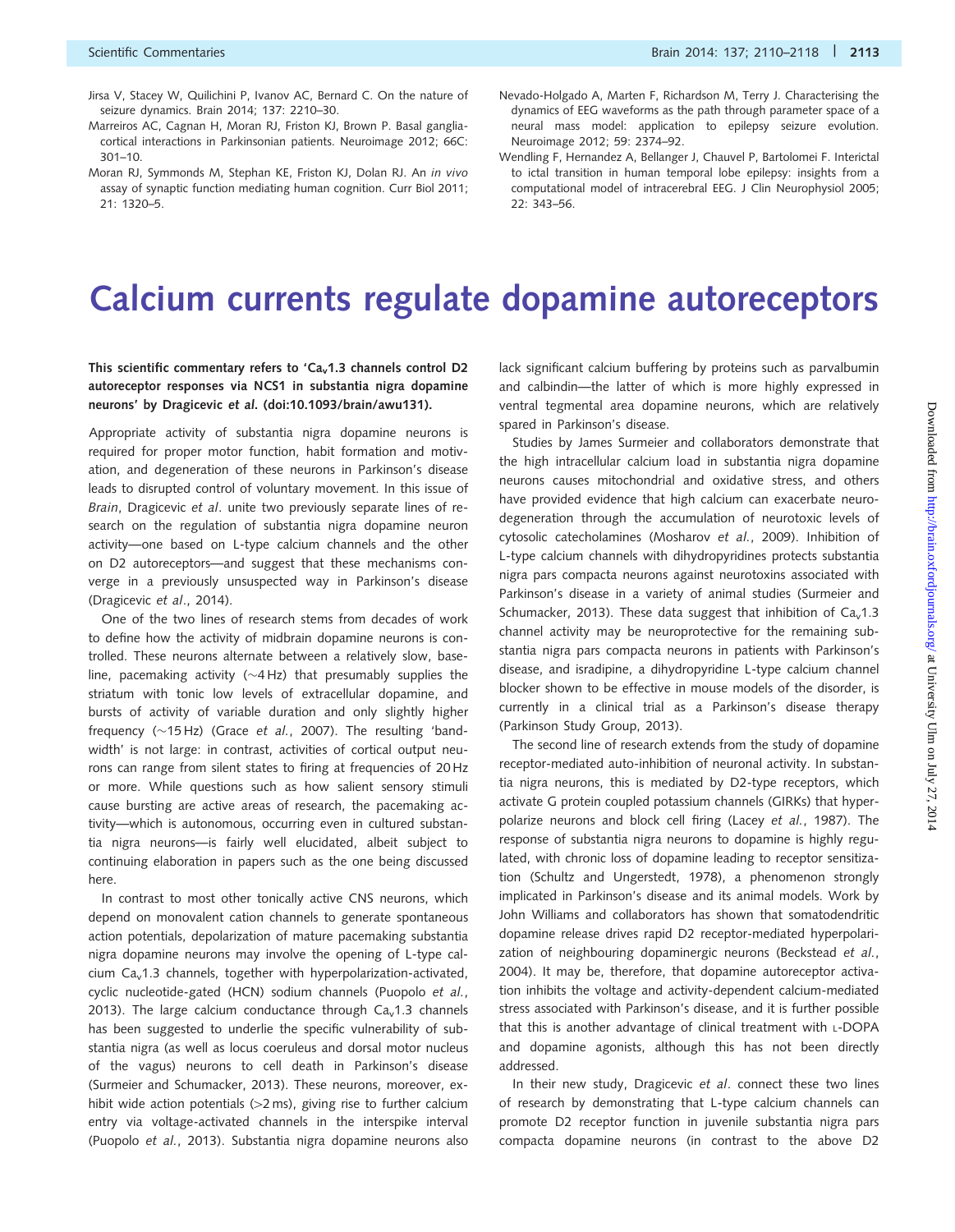<span id="page-1-0"></span>

Figure 1 Proposed mechanism by which L-type calcium channels stabilize autoreceptor function in dopamine neurons. Dopamine D2 receptors are prototypical autoreceptors that control the firing rate of pacemaking substantia nigra dopamine neurons via activation of inhibitory GIRK channels. In response to stimulation by dopamine or indirect ligands such as cocaine, the inhibitory effect on dopamine neuron firing is reduced due to internalization of D2 receptors. This D2-desensitization is prevented by the neuronal calcium sensor protein NCS1, which is regulated by calcium supplied via  $Ca<sub>v</sub>1.3$  L-type calcium channels active during autonomous firing of dopamine neurons. The L-type calcium channel (LTCC) blocker isradipine, which is currently being evaluated as a neuroprotective therapy for Parkinson's disease, facilitates desensitization of the D2 receptor and disrupts the ability of dopamine to inhibit neuronal activity.

receptor-mediated inhibition of calcium currents). They show that this occurs after in vivo high dopamine states (induced by L-DOPA or cocaine) via  $Ca<sub>v</sub>1.3$ -mediated interactions between the D2 receptor and a neuronal calcium sensor protein known as NCS1. In response to increased intracellular calcium, NCS1 prevents the internalization of plasma membrane D2 receptors, thus blocking receptor desensitization. Blocking L-type calcium channels consistently prevented the development of non-desensitized responses in these juvenile neurons (Fig. 1).

Thus, the high calcium load in substantia nigra neurons might provide a protective stress response, in which mature neurons do not undergo autoreceptor desensitization: this might block further calcium-related damage that could otherwise lead to Parkinson's disease. Remarkably, the authors report that NCS1 expression was increased in surviving dopamine neurons in the brains of patients with Parkinson's disease, suggesting that D2 receptors may indeed have been driven to a non-desensitized state; while this clearly did not prevent the disease, it may have slowed its progression. An important point to note, however, is that these patients had almost certainly been treated with L-DOPA and/or dopamine agonists, which may have contributed to the increased NCS1 expression and reduced autoreceptor desensitization.

The introduction of this novel pathway—calcium entry  $\rightarrow$ NCS1 activation  $\rightarrow$  inhibition of D2 receptor desensitization raises numerous questions. One raised by Dragicevic et al. themselves is that dihydropyridines, by exacerbating D2 receptor desensitization, could (perversely) lead to excitotoxicity, although there is so far no evidence for this possibility. Another issue to explore is the importance of this response in mature substantia nigra neurons; while the authors report that desensitization of dopamine responses occurred selectively in juvenile substantia nigra pars compacta neurons, it is not clear if it also occurs in adult cells. Indeed, Dragicevic et al. studied a knockout line that did not express the  $Ca<sub>v</sub>1.3$  channel during development, and in contrast to the expected autoreceptor desensitization, they detected non-desensitized receptors in substantia nigra dopamine neurons in both juvenile and adult mice. Further questions are raised by studies from Mark Brodie and colleagues [\(Nimitvilai](#page-2-0) et al.[, 2012](#page-2-0)) demonstrating that desensitization of D2 receptors in ventral tegmental area neurons is enhanced by calcium signalling, in a manner that is independent of L-type calcium channels—what underlies these apparent differences? Irrespective of how these issues are eventually resolved, Dragicevic et al. have introduced a new pathway: and, as seems to be the usual pattern in our field, they have revealed that brain activity is more complex and interactive than we thought. This may make our job of deciphering neural function more challenging, but it is precisely these complexities that provide us with the ability to recognize these patterns at all.

Anders Borgkvist, Eugene V. Mosharov and David Sulzer Departments of Psychiatry, Neurology and Pharmacology, Columbia University, USA

Correspondence to: David Sulzer. E-mail: ds43@columbia.edu

doi:10.1093/brain/awu150

## References

- Beckstead MJ, Grandy DK, Wickman K, Williams JT. Vesicular dopamine release elicits an inhibitory postsynaptic current in midbrain dopamine neurons. Neuron 2004; 42: 939–46.
- Dragicevic E, Poetschke C, Duda J, Schlaudraff F, Lammel S, Schiemann J, et al. Cav1.3 channels control D2-autoreceptor responses via NCS-1 Substantia NIgra dopamine neurons. Brain 2014.
- Grace AA, Floresco SB, Goto Y, Lodge DJ. Regulation of firing of dopaminergic neurons and control of goal-directed behaviors. Trends Neurosci 2007; 30: 220–7.
- Lacey MG, Mercuri NB, North RA. Dopamine acts on D2 receptors to increase potassium conductance in neurones of the rat substantia nigra zona compacta. J Physiol 1987; 392: 397–416.
- Mosharov EV, Larsen KE, Kanter E, Phillips KA, Wilson K, Schmitz Y, et al. Interplay between cytosolic dopamine, calcium, and alphasynuclein causes selective death of substantia nigra neurons. Neuron 2009; 62: 218–29.